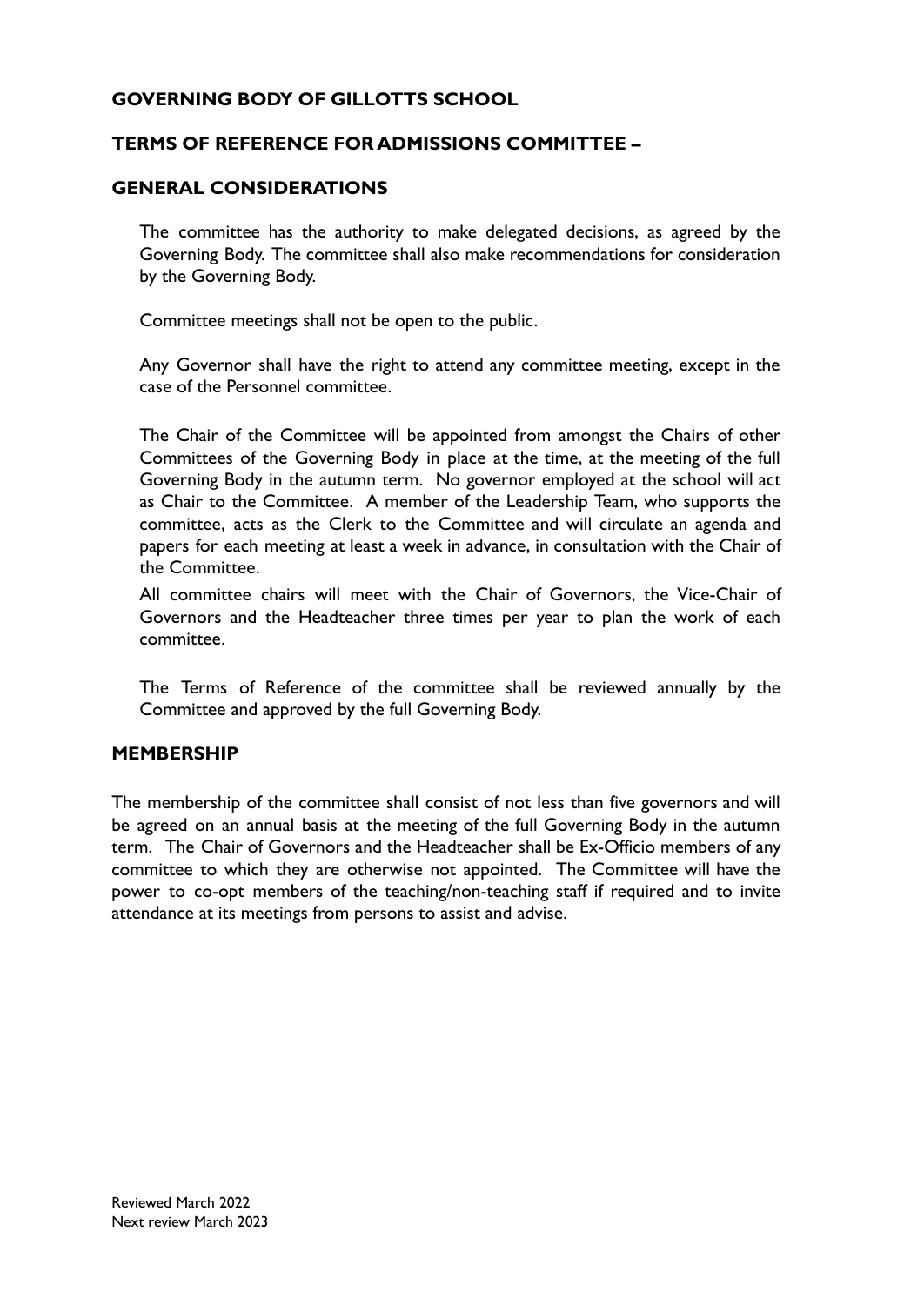# **QUORUM**

The quorum shall be three members in total. Only governors who are members of the committee may vote at committee meetings. Where necessary, the chair of the committee may have a second or casting vote.

#### **MEETINGS**

The Committee shall meet as required. In the event of a need to make genuinely urgent decisions between meetings on matters falling within the remit of the committee, the Chair of Governors, in consultation with the Headteacher and the Chair of the Committee, will take appropriate action on behalf of the committee. The decisions taken and the reasons for urgency will be explained at the next meeting of the full Governing Body.

#### **TERMS OF REFERENCE AND EXTENT OF DELEGATED AUTHORITY:**

- 1. To take the lead in developing and reviewing admission arrangements subject to the whole Governing Body determining the final admission arrangements for each year;
- 2. To ensure that the appropriate consultation on the admission arrangements takes place;
- 3. To undertake the statutory duties with regard to the determination of places, within the timetable of any Local Authority (LA) co-ordinated scheme that applies;
- 4. To convene Independent Admission Appeals and ensure that the School provides the necessary involvement of a presenting officer at those appeals;
- 5. To ensure minutes (with attendance, decisions and action points) are taken at each meeting and circulated to all members of the Governing Body in advance of its termly meeting, and the Clerk to Governors;
- 6. To review on an annual basis the effectiveness of the committee in meeting these terms of reference.